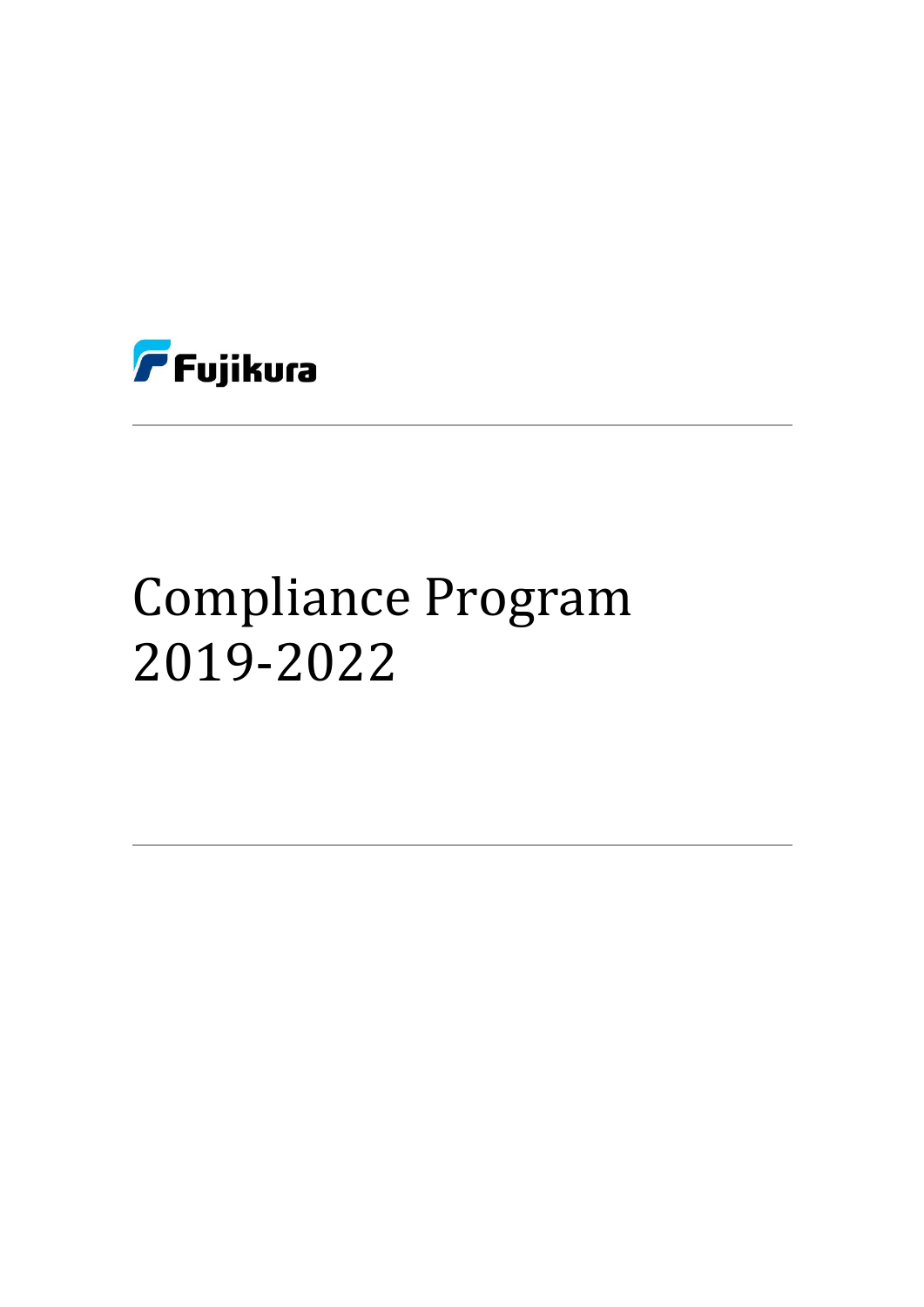# **Compliance Program 2019 - 2022**

# *1.* **Program statement**

Fujikura Automotive Europe, S.A.U. and its subsidiaries (FAE Group) adopt a zerotolerance approach to illegal acts and are committed to acting professionally, fairly and with integrity in all our relationships and business dealings wherever FAE Group operates.

During March and April 2019 a **Risk Assessment Evaluation** was performed. The state of implementation of the mitigating controls resulting from the previous Risk Assessment Evaluation (2015) and included in the former Compliance Program period (2015-2018) has been assessed. By this means, the Company identified those activities which may cause particular risks to our organization at this moment, which should be the focus of newly implemented controls that will lead the Company to the maximum level of transparency.

To address the risks arising from the *Risk Assessment Evaluation* and to implement the improvements over the existing mitigating controls, the Board of Directors of FAE SAU, also applying to its current and future subsidiaries, has adopted the following decisions:

- To renew a **tailored** and **risk-based global Compliance Program** as the cornerstone of the Company's Compliance strategy for the period 2019 – 2022.
- Compliance Program is also composed by the **Risk Assessment Evaluation (including Risk Registers), the Code of Conduct, and the whistleblowing system**, and it is completed with other processes or documents arising from any of them (such as specific business procedures or new control activities).
- To **update** the **Risk Assessment** on regular basis, updating the rest of the compliance documentation and processes accordingly.
- To **update and publicize** the different documents related to the Compliance Program, with special mention to the Code of Conduct, focusing it on employees, directors, agents, business partners, suppliers, and clients.
- To delegate the **Conduct Committee** the primary and day-to-day responsibility for implementing this policy, and for monitoring its use and effectiveness, promoting, training, and communication.

In order to fulfill the highest international standards, apart from specific legislation and local jurisdiction, Conduct Committee has taken as reference the values and rules of the **United Nation Office on Drugs and Crime**, and the principles in the program **UN Global Compact** which are strongly supported by the parent company in Japan, Fujikura Ltd.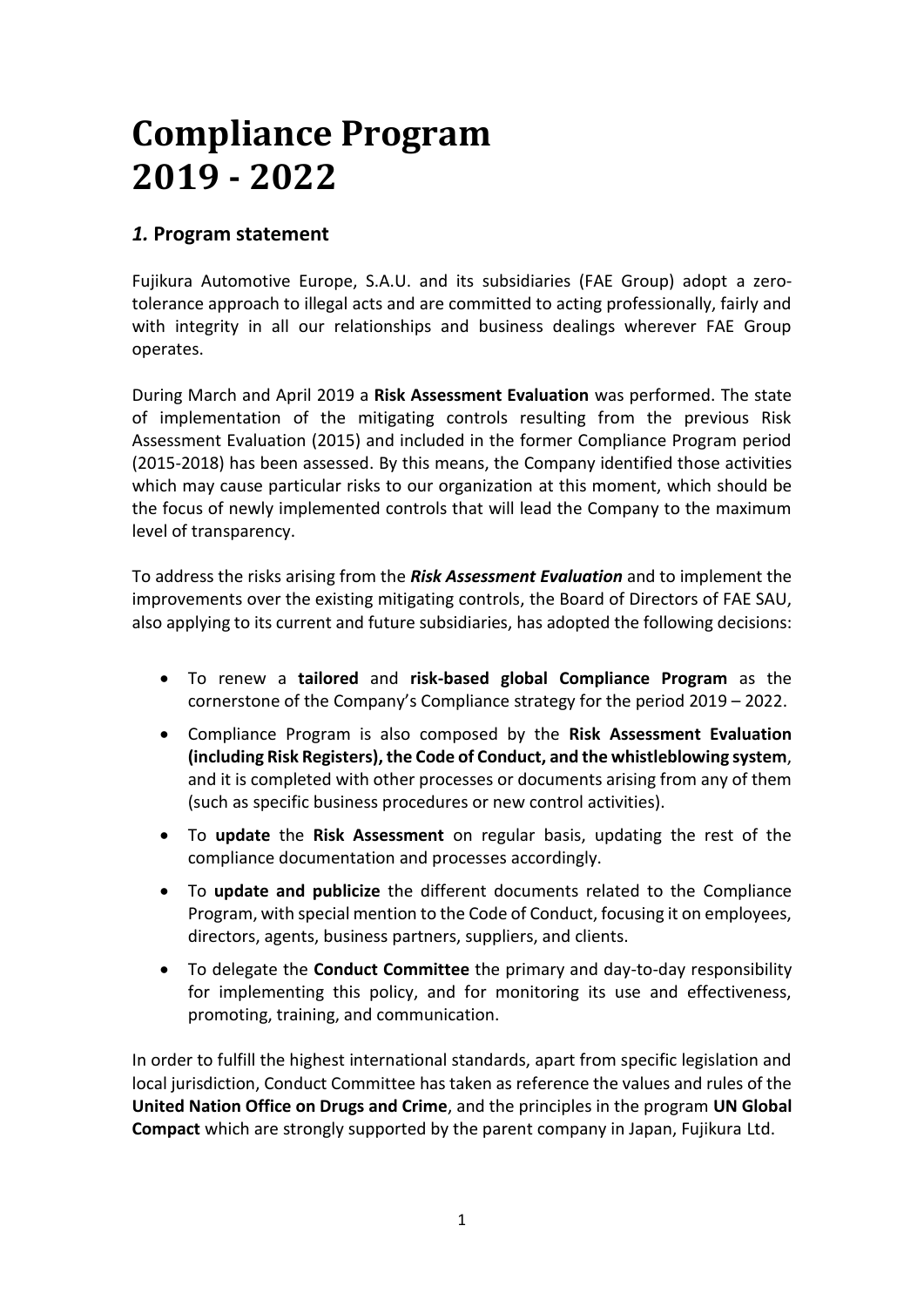### *2.* **Main principles of the Compliance Program**

- **The Compliance Program is consistent with all applicable laws.** On June 2014, the external lawyers of FAE Group, from different law-firms and countries in Europe and Morocco, issued a report on climes and illicit actions the Company could perpetrate. The illicit actions of the different jurisdictions were compiled within 24 global offences, constituting this system the basis for the current Risk Assessment. During 2019, a follow-up has been made in the different locations, to keep this information updated pursuant to the modifications and developments in the legal field.
- **The Compliance Program is adapted to specific requirement of the Company.** It is a tailored and risk based program, addressed to HQ in Spain and all its affiliated Companies and branches.
- **Compliance with the program is mandatory at all levels, functions and areas of the Company, and it is also directed to relevant business partners, clients, suppliers, and agents.**
- **The policies and procedures of the Compliance Program are easily accessible. Company publicity reports and updated documentation.** For this purpose, FAE Group implemented an Intranet for employees and directors, with all the necessary information and documentation, and a web site www.fujikuraautomotive.com/compliance accessible to employees, clients, suppliers, business partners, and agents with the last version of the Senior Management Zero tolerance statement, the Compliance Program, Code of Conduct, and any other relevant documents if necessary.
- **The Compliance program is clear and uses easy-to-understand language. It is translated into all major operating languages**. Compliance Program, and all the main documents will be written in English and translated into all major operating languages within FAE Group.
- **The Compliance program will have the necessary human and financial resources for its implementation and execution.**

# *3.* **Who is responsible for the Compliance Program?**

The **Board of Directors** of Fujikura Automotive Europe SAU has overall responsibility for ensuring this Program complies with our legal and ethical obligations, and that all those under our control comply with it.

In June 2015 the Board of Directors of FAE SAU approved the constitution of the **Conduct Committee,** which is established to oversee and promote the implementation and operation of the Compliance Program. This decision was ratified in June 2019.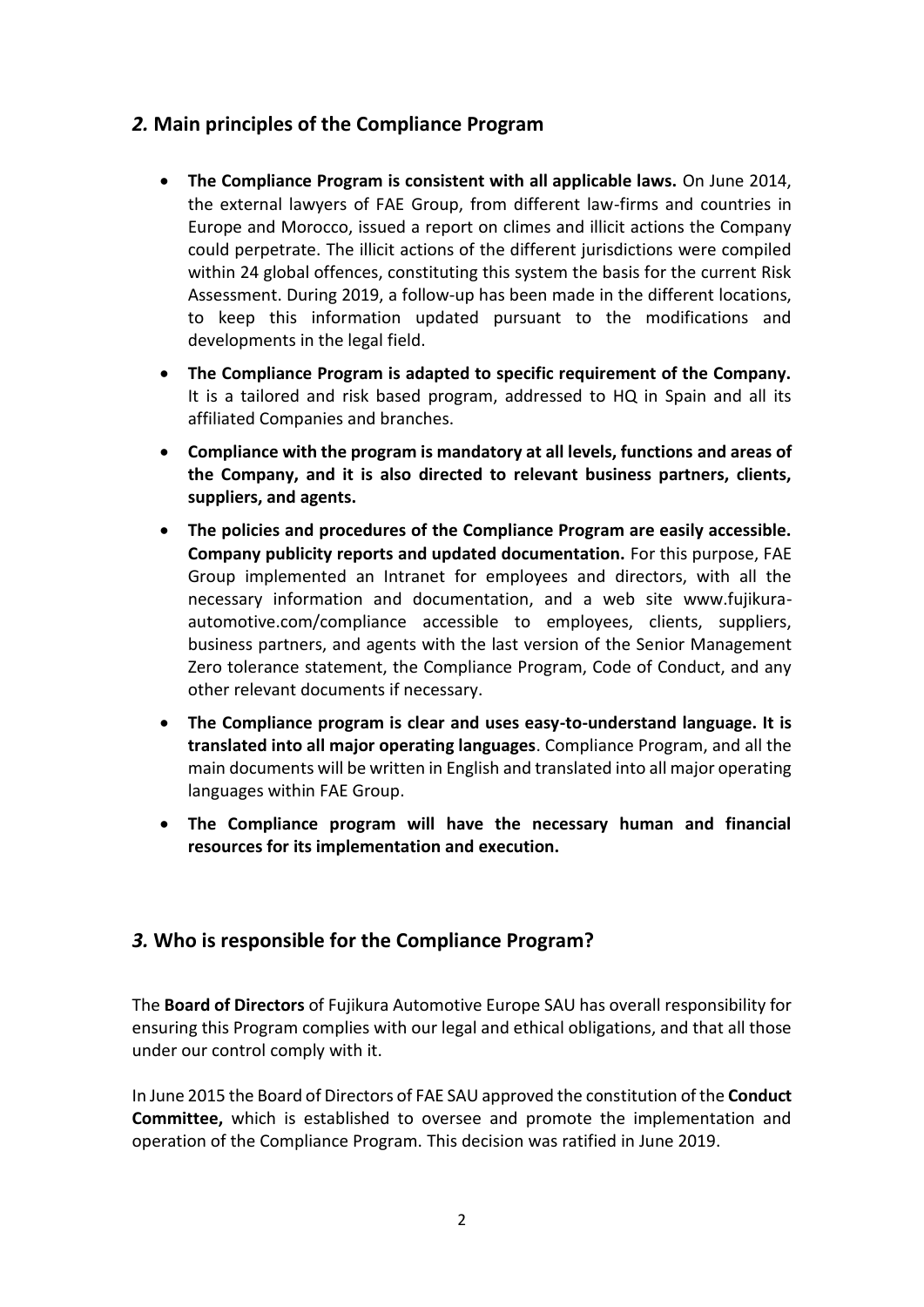# *4.* **Conduct Committee**

The composition, operation and functions of this body is regulated in the Conduct Committee Statutes, version 1.06.2016.

#### **Conduct Committee Composition**

- CEO, as Head of the Committee
- VP Corporate
- Internal Audit Manager

Other individuals may be invited to join the committee or participate in Conduct Committee meetings as determined by the Conduct Committee.

The Conduct Committee has primary and day-to-day responsibility for implementing this policy, and for monitoring its use and effectiveness, promoting, training, and communication.

#### **Preventing roles:**

- Overseeing the implementation and operation of the Compliance Program.
- Receiving and acting on reports and recommendations from legal advisors.
- Updating the Risk Assessment on regular basis.
- Reviewing and approving Compliance Policies as well as other documents relating to the Compliance Program.
- Conduct quarterly meetings, promote training to employees, and update the website content.
- Perform events and activities for the promotion of the Compliance Program.
- Interpreting, reviewing, and updating the content of the Management, Investigation and Response Procedure.
- Compiling statistics on the main data of each incident´s report, referred between the detecting roles.

#### **Detecting roles:**

- Evaluating the performance and effectiveness of the Compliance Program.
- Reception and analysis of the communications of the incidents pursuant to the Management, Investigation and Response Procedure.
- To prepare a record for each incident, collecting all relevant information about it.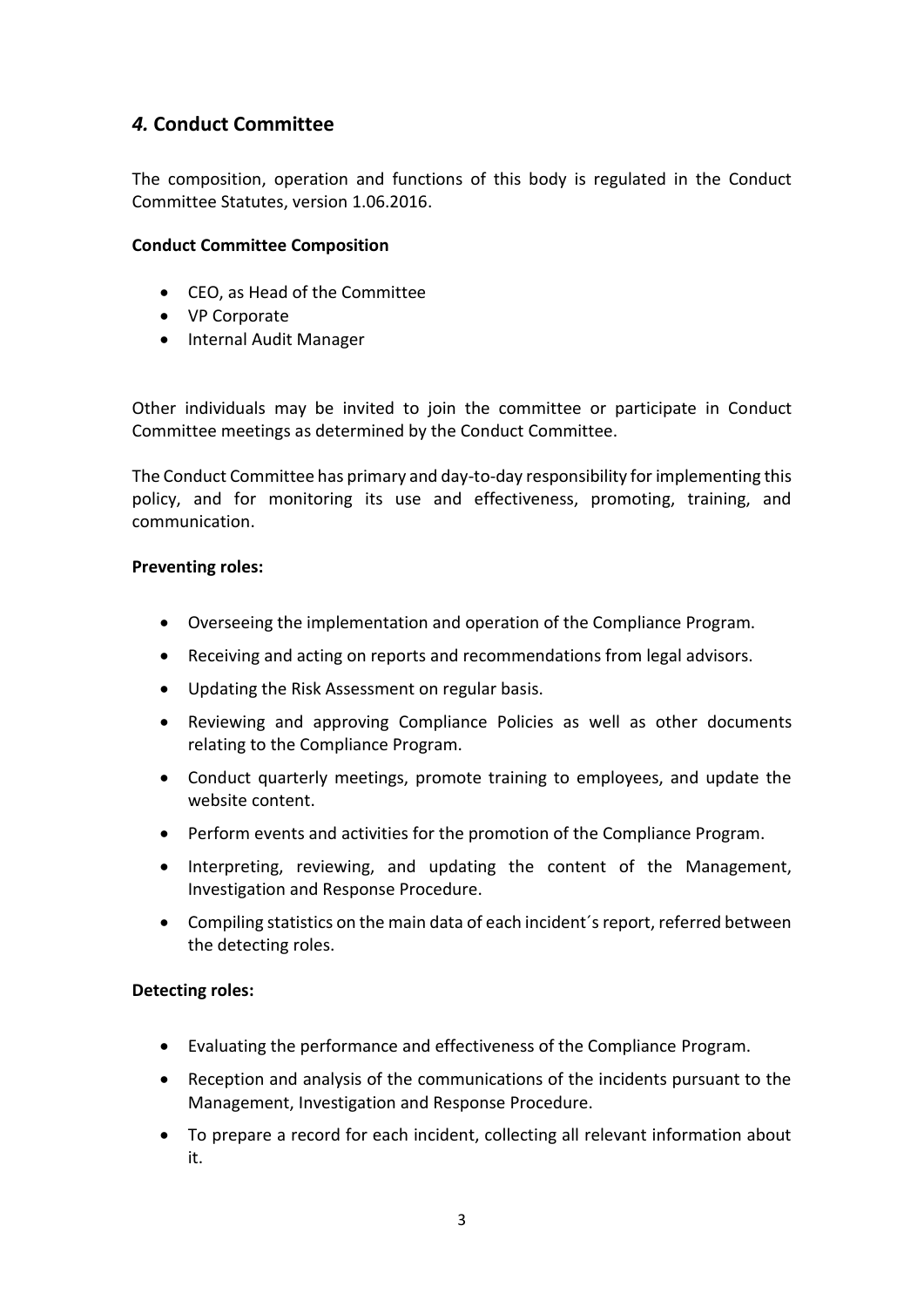To take a preliminary decision regarding the communications mentioned above.

#### **Response against crisis:**

- To determine the Company's response and, where appropriate, to take immediate actions, pursuant to the rules stated in the Management, Investigation and Response Procedure.
- To communicate the person under investigation, the supervisors, and Internal Audit Department the final decision, including, if exist, the actions or sanctions adopted.
- To strategically communicate with affected parties, public administrations, investigators, workers, or media communication is crucial.

### *5.* **Crimes, Offences & Corporate Property**

#### **a) Crimes and Offences**

Considering the different locations in which FAE Group operates, 24 global offenses were compiled, based on the illicit actions arising from such jurisdictions. This system is used for the performance of the present Risk Assessment.

**!**

#### **24 global offences**

Do find below the 24 global offenses:

| 1.- Bribery                              | 13.- Crimes against intellectual property, the |
|------------------------------------------|------------------------------------------------|
|                                          | market, or consumers                           |
| 2.- Conflict of interests                | 14.- Money-laundering                          |
| 3.- Collusion                            | 15.- Crimes against workers and Social         |
|                                          | Security.                                      |
| 4.- Revolving doors                      | 16.- Crimes against foreign citizens           |
| 5.- Patronage                            | 17.- Crimes of illegal construction, building  |
|                                          | or zoning                                      |
| 6.- Illegal information brokering        | 18.- Crimes against the environment            |
| 7.- Tax evasion                          | 19.- Falsehood in means of payment             |
| 8.- Illegal trafficking in organs        | 20.- Drug trafficking and crimes against       |
|                                          | public health                                  |
| 9.- Trafficking in human beings          | 21.- Influence pending                         |
| 10.- Crimes against privacy and computer | 22.- Smuggling                                 |
| trespassing                              |                                                |
| 11.- Fraud                               | 23.- Offences against fundamental rights and   |
|                                          | public freedoms                                |
| 12.- Criminal insolvency                 | 24.- Terrorism financing                       |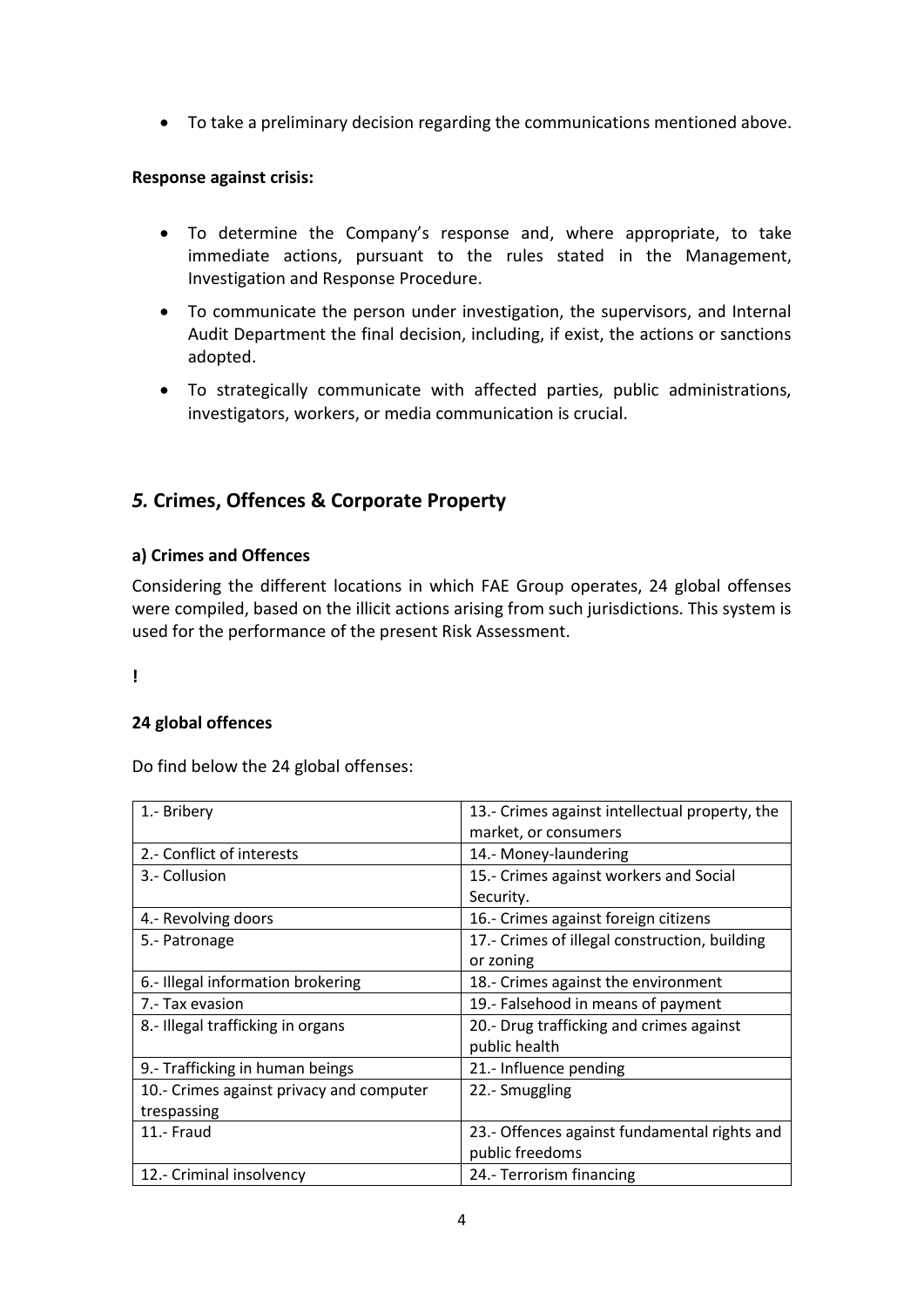#### **b) Corporate property**

- All the employees and directors shall handle and endeavor to ensure the general upkeep of all Company property, avoiding its loosing, stealing, or misusing.
- The Code of Conduct states the rules and guidelines for conduct to protect corporate assets.

# *6.* **Application of the Program to business partners**

**All business partners are to make aware of the Company's Compliance Program policies and procedures.** For that purpose, the following clause is included in the General Conditions of the Company, and any other negotiated contracts, when possible.

#### **General Purchase Conditions**

*Fujikura declares hereby its zero-tolerance with corruption and illegal practices. The Supplier is obliged to desist from all practices which may lead to penal liability due to fraud or embezzlement, insolvency crimes, collusion practices, bribery, acceptance of bribes or any other illegal offence contained in Fujikura's Code of Conduct available at www.fujikura-automotive.com/compliance*. *On the event of violation of the above, Fujikura has the right to immediately withdraw from or terminate all legal transactions existing with the Supplier and the right to cancel all negotiations.*

*Notwithstanding the above, the Supplier is obliged to adhere to all laws and regulations applicable.*

#### **General Sales Conditions**

*Fujikura declares hereby its zero-tolerance with corruption and illegal practices. The Client is obliged to desist from all practices which may lead to penal liability due to fraud or embezzlement, insolvency crimes, collusion practices, bribery, acceptance of bribes or any other illegal offence contained in Fujikura's Code of Conduct available at www.fujikura-automotive.com/compliance*. *On the event of violation of the above, Fujikura has the right to immediately withdraw from or terminate all legal transactions existing with the Client and the right to cancel all negotiations.*

*Notwithstanding the above, the Client is obliged to adhere to all laws and regulations applicable.*

#### **Service Providers**

*Fujikura declares hereby its zero-tolerance with corruption and illegal practices. The Service Provider is obliged to desist from all practices which may lead to penal liability due to fraud or embezzlement, insolvency crimes, collusion practices, bribery, acceptance of bribes or any other illegal offence contained in Fujikura's Code of Conduct*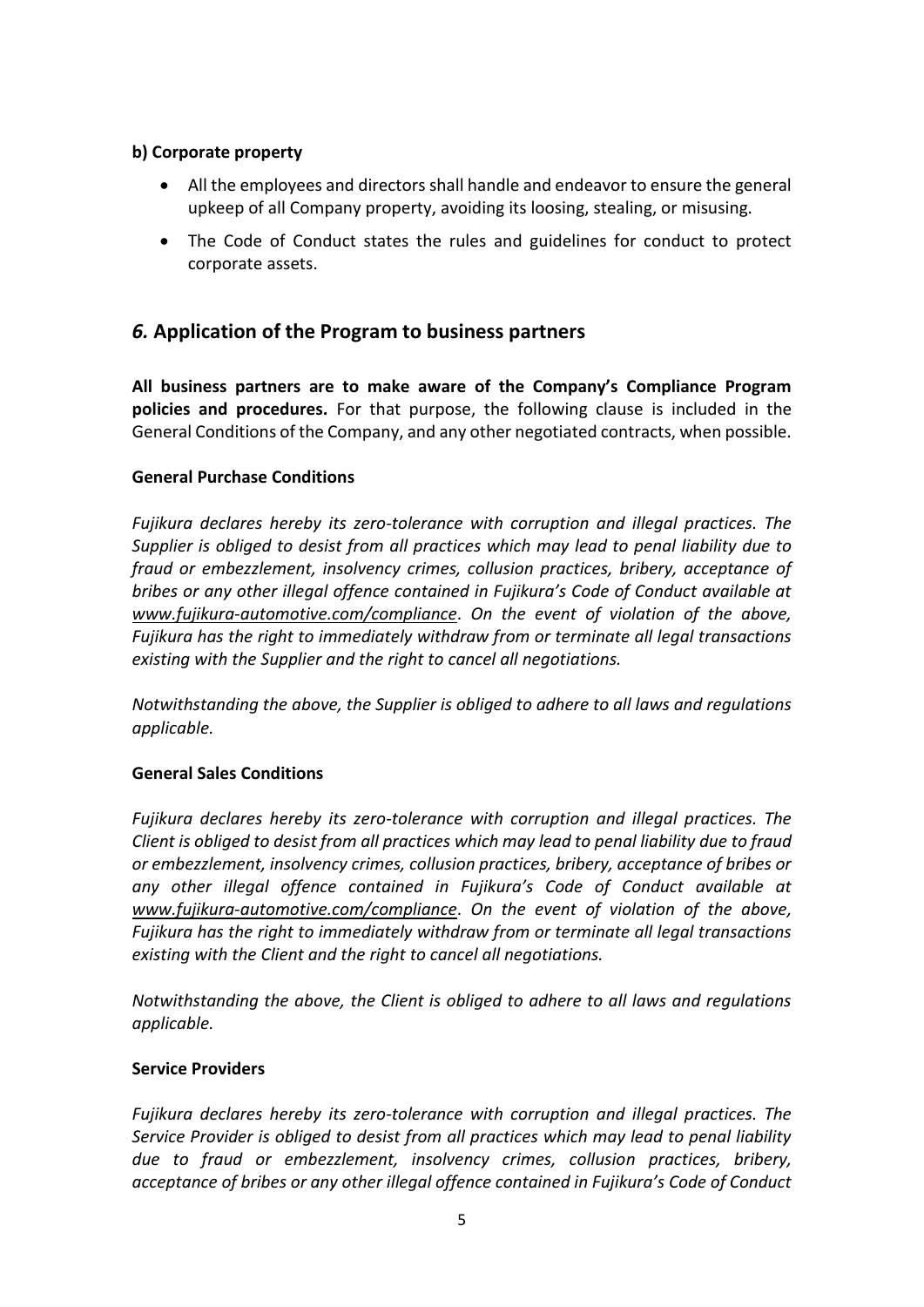*available at www.fujikura-automotive.com/compliance*. *On the event of violation of the above, Fujikura has the right to immediately withdraw from or terminate all legal transactions existing with the Service Provider and the right to cancel all negotiations.*

*Notwithstanding the above, the Service Provider is obliged to adhere to all laws and regulations applicable.*

- **Subsidiaries are required to implement FAE Group Compliance Program.**
- **Agent, intermediaries, contractors, clients, and suppliers are also required to comply with the Compliance Program accessible at** *www.fujikuraautomotive.com/compliance*
- **Due diligence will be applied when a new business alliance is selected.**

# *7.* **Internal control and records keeping**

- Conduct Committee will implement organizational measures and internal controls contained in the Risk Register, under Mitigating Control section, and will assess the performance and effectiveness of such controls on a regular basis.
- Accurate books and records will be maintained, updated, and kept safe by the Conduct Committee. The term "books and records" does not only relate to the documentation of financial transactions, but also contract records, gift traceability, whistle blowing historical records, and any other.
- All accounts, invoices, memoranda, and other documents and records relating to dealings with third parties, such as clients, suppliers and business contacts, should be prepared and maintained with strict accuracy and completeness.
- Any type of off-the-books accounts, the recording of non-existent expenditure, and the use of false documents are prohibited.
- Books and records will be available for inspection by the Board of Directors at any time.

# *8.* **Communicating and training**

- All existing workers operating in areas that are perceived as high risk as far as the Risk Assessment Report is concerned will receive regular, easy, and relevant training on how to comply with the Compliance Program. Training on anticorruption shall have special relevance.
- Our Compliance Program values and obligations shall be communicated to employees, suppliers, contractors, agents and business, and other partners at the beginning of our relationship with them.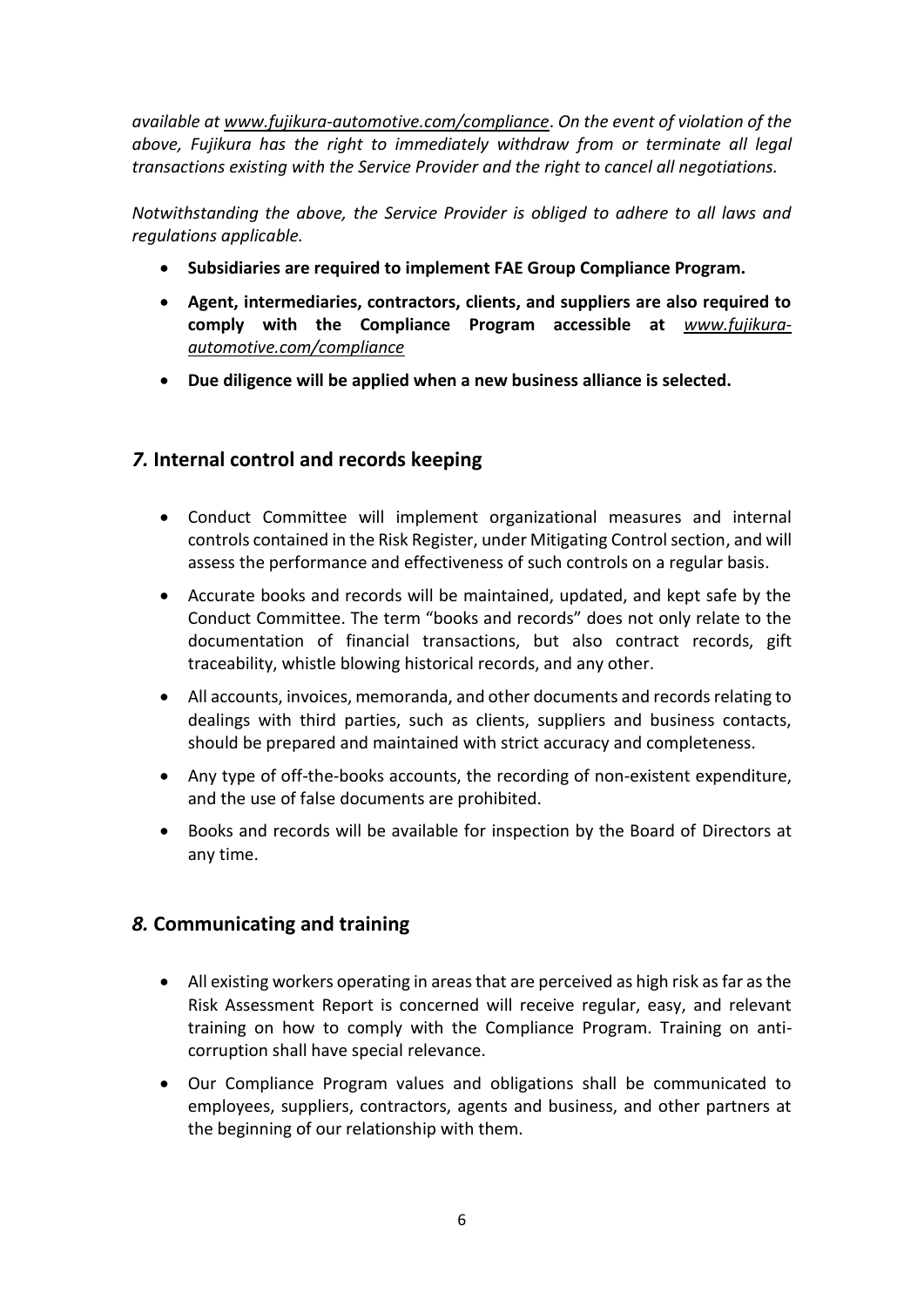# *9.* **Detecting and reporting violations. Whistle blowing system**

Whistle blowing is the disclosing of information that an employee reasonably believes to be evidence of illegality or misconduct. In other words, it is a reporting mechanism that uses employees to report malfeasance (illegal or dishonest activity).

According to the Management, Investigation and Response Procedure, incidents may be communicated by means of:

- The **external whistle blowing system**, managed by an external and independent law firm that has the responsibility to receive the communications, analyze them and keep the confidentiality on the identity of the whistleblower.
- The **internal communication to the Conduct Committee.**
- **Fujikura Group Overseas Offices Hotline** (external channel of Fujikura Ltd.): for reports related to **Vice Presidents, members of the Board of Directors, members of the Executive Committee**, including the **Legal Advisor of the BOD**, which will be communicated directly to this channel by the external whistle blowing system. Furthermore, details of reports referred to other employees at levels lower than Vice Presidency will be reported to this channel on a quarterly basis.

The outsourcing of the Whistle blowing channel allows whistleblowers to freely report any illegal or dishonest activities.

| What to report                            | What NOT to report                             |
|-------------------------------------------|------------------------------------------------|
| -Violations of Compliance Program or Code | -Doubts regarding<br>issues<br>out of<br>the   |
| of Conduct,                               | Compliance Program, such as ordinary labor     |
| - Breach of corporate ethics,             | questions,                                     |
| - Breach of internal controls,            | - Complaints regarding the day-by-day activity |
| - Abuse of authority,                     | ordering,<br>governance<br>issues,<br>(labor,  |
| - Any other activities prohibited by Law. | technical matters, etc)                        |
|                                           |                                                |
|                                           |                                                |
| Whistleblowing                            | communication<br>channels<br>customary         |
|                                           | (Suggestion boxes, etc)                        |

#### **Who can be a whistleblower?**

- Employees and directors
- Business partners
- Clients
- Suppliers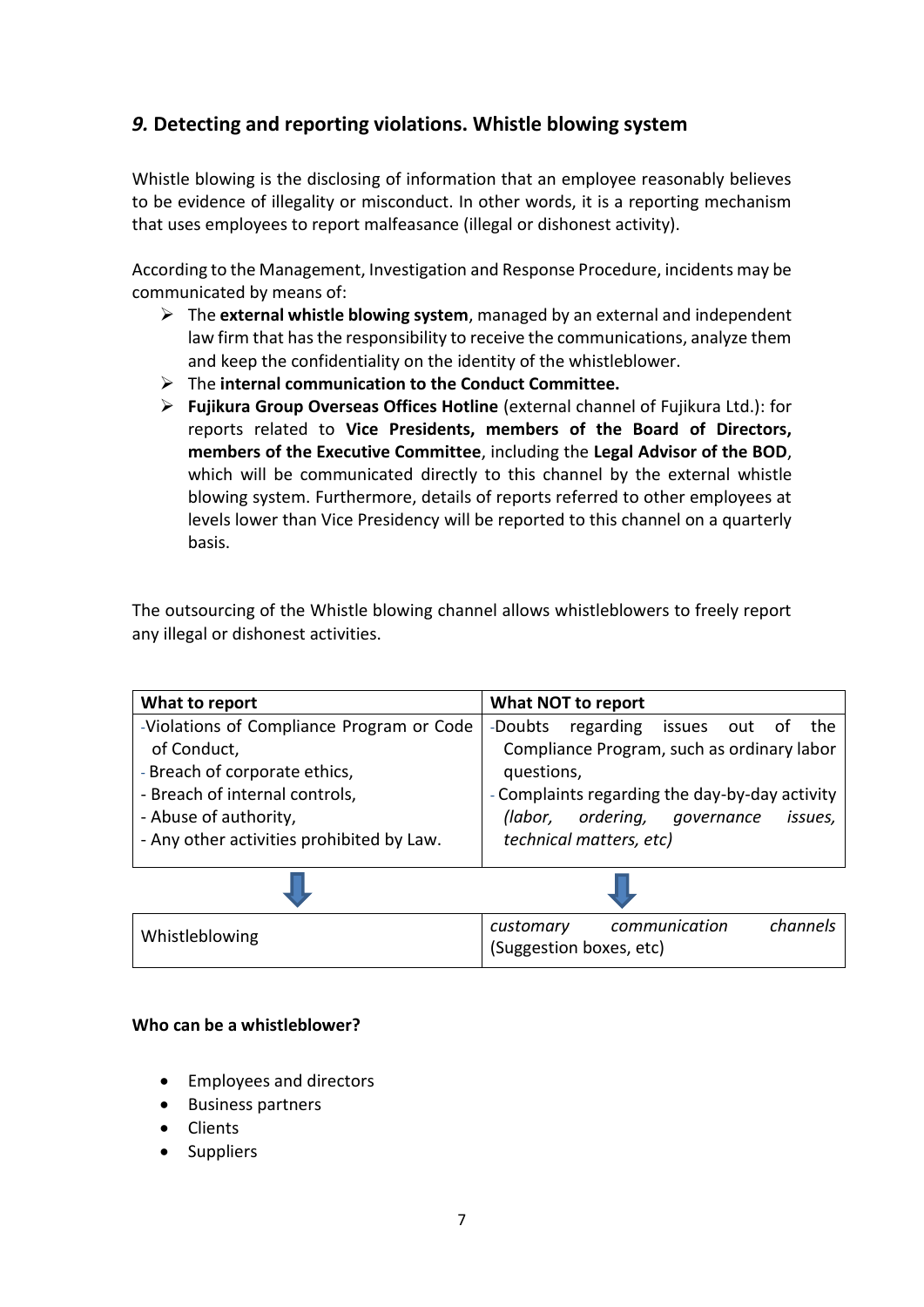#### **Whistle blowing system principles**

- All employees must be obliged to report any whistle blowing concerns. Any possible retaliation is never allowed.
- The external Law Firm must guarantee that the complainant's identity will be managed confidentially towards the Company.
- False reports are strictly prohibited. The Company will take disciplinary measures when reports are proved to be false.
- Any individuals involved in an investigation of suspected whistle blowing concern shall keep the content of the investigation strictly confidential to the full extent provided by law. In the course of the investigation, there might be required to contact or identify the complainant as, the non-possibility of this fact, it may lead on the prompt termination of the case. Investigation results shall not be disclosed or discussed with anyone other than those who have a legitimate need to know.

#### **When a report is received by the external whistle blowing system**

In case the law firm is informed about a whistle blowing concern, a preliminary analysis of the incident received will be carried out in order to verify the importance of the information, its authenticity, the credibility of the complainant and the relevance of the reported facts for that purpose, determining whether they can be grounding facts for any legal offence or any internal normative offence, as well as whether they form an ethical or behavioural dilemma in FUJIKURA.

They will prepare a memo of a preliminary legal analysis of the reported facts as well as a proposal to adopt appropriate urgent measures, which will be sent to the Conduct Committee without revealing the identity of the whistleblower, or the Fujikura Group Overseas Offices Hotline, in the cases abovementioned.

The Conduct Committee, where appropriate, will indicate to the law firm whether an incident reporting internally needs preliminary investigation.

#### **Management of reports**

- The *Internal Audit Manager* will conduct the investigation, pursuant to the provisions of the Management, Investigation and Response Procedure, and will submit a final investigation report to the Conduct Committee.
- The Conduct Committee will take the final decision regarding the imposition, where appropriate, of the corresponding disciplinary measures. For these purposes, the Internal Audit Manager shall be replaced by the legal advisor of the Board of Directors of FAE SAU.
- The Conduct Committee should be responsible for reporting to the person under investigation, the supervisors, and Internal Audit Department the final decision,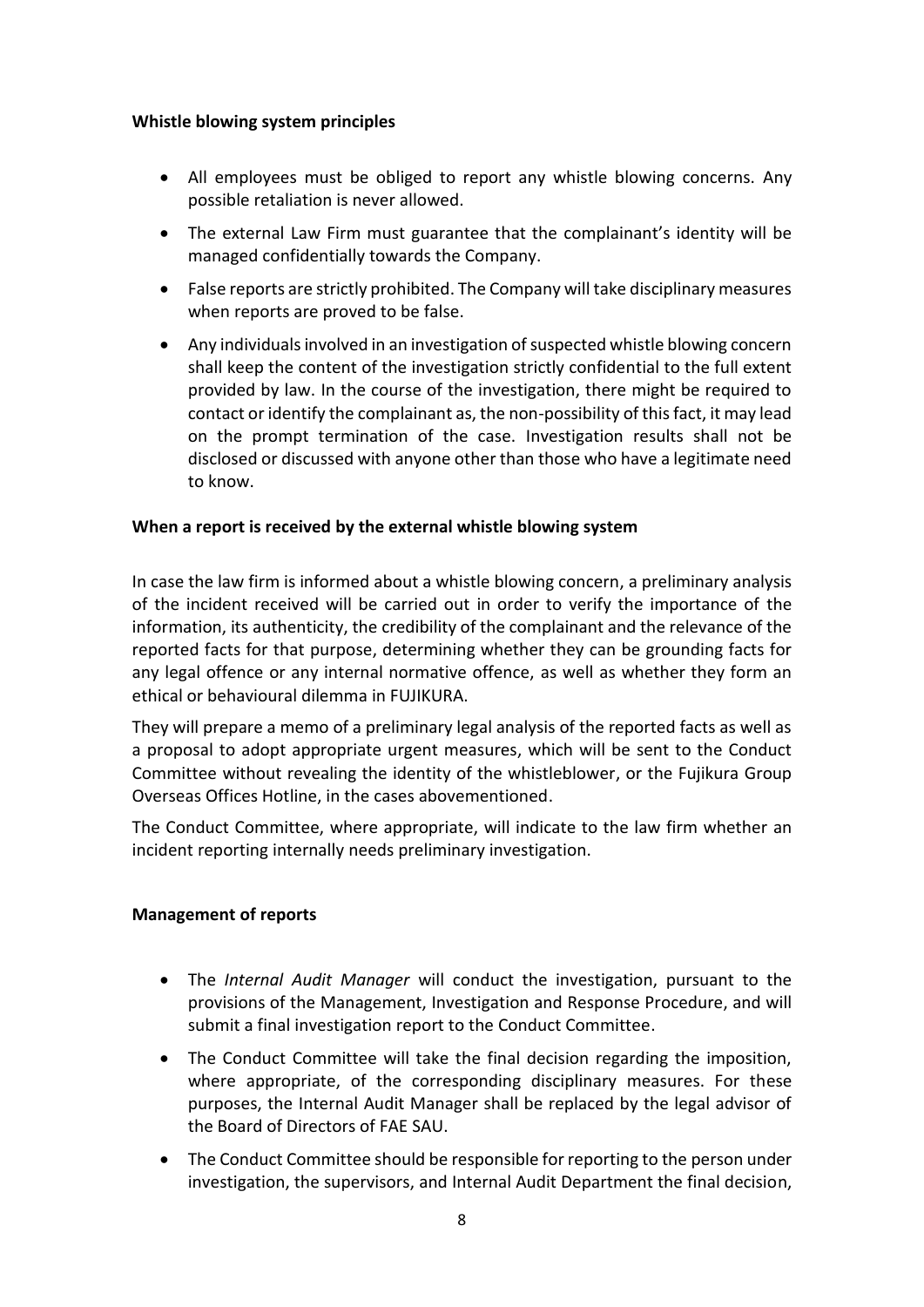including, if exist, the actions or sanctions adopted, as well as for maintaining appropriate documentation regarding reported incidents.

 Annually, the Conduct Committee shall inform the Board of Directors of FAE of the data of files closed during the fiscal year.

# *10.* **Disciplinary Policy**

- Failure to comply with the Company's ethical standard should demand for disciplinary actions that may include immediate termination. Conduct Committee will issue a disciplinary policy, including a catalogue of sanctions, guidelines on procedures and responsibilities, and opportunities to appeal.
- At the same time, any members of management who do not communicate to the Conduct Committee each and every report of suspected fraud made by an employee or other individuals are subject to disciplinary action, including immediate termination.
- Individuals who are the subject of an investigation will be treated with confidentiality and they will have access to legal advice at their own expense.

# *11.* **Review schedule**

Every three years, the following documents will be updated:

- Risk Assessment Report
- Compliance Program
- Code of Conduct
- Management, Investigation and Response Procedure
- **•** Conduct Committee Statutes

The aforementioned documents will be revised in a shorter term If the circumstances require so.